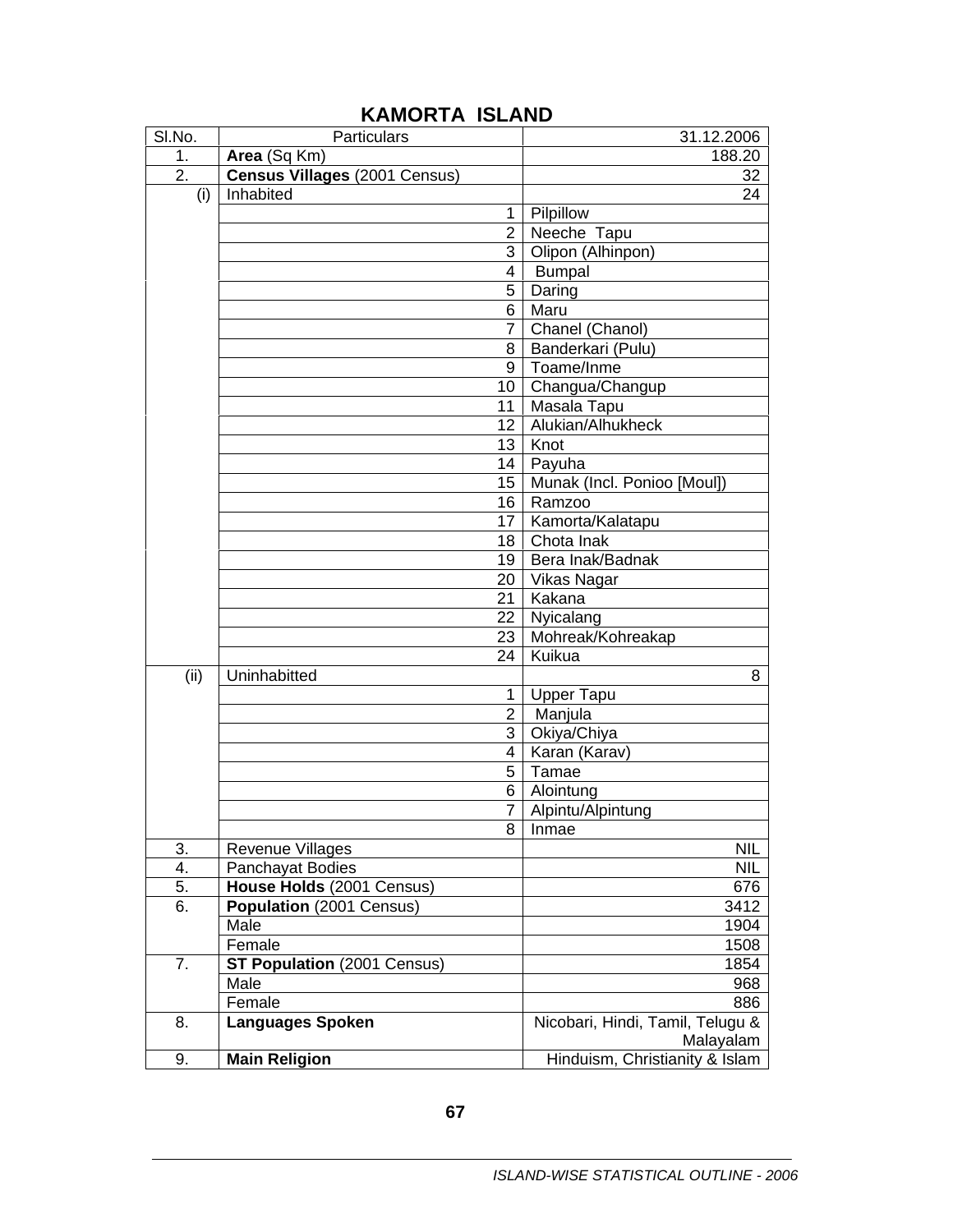| 10.          | <b>Occupation - Main Workers (2001 Census)</b> |                             |
|--------------|------------------------------------------------|-----------------------------|
| (i)          | Cultivators                                    | 3                           |
| (ii) $\vert$ | <b>Household Industries</b>                    | 242                         |
| (iii)        | <b>Other Workers</b>                           | 880                         |
| 11.          | Villages provided with piped water<br>supply   | 3                           |
| 12.          | <b>Health Service</b>                          |                             |
| (a)          | <b>Institutions</b>                            |                             |
| (i)          | <b>Community Health Centre</b>                 | 1                           |
| (ii)         | Sub Centre                                     | $\overline{3}$              |
| (iii)        | Dispensary                                     | 1                           |
| (b)          | <b>Health Manpower</b>                         |                             |
| (i)          | Doctor                                         | 3                           |
| (ii)         | Nurses/Midwives/LHVs                           | $\overline{15}$             |
| (iii)        | <b>Para Medical Staff</b>                      | 40                          |
| (c)          | <b>Beds Strength</b>                           | 37                          |
| 13.          | <b>Civil Supplies</b>                          |                             |
| (i)          | <b>Fair Price Shops</b>                        | $\overline{2}$              |
| (iii)        | <b>Ration Cards</b>                            | 332                         |
| (iii)        | Quantity of Rice Allotted (M.T.)               | Figure included in Nancowry |
| (iv)         | Quantity of Sugar Allotted (M.T.)              | Island.                     |
| (v)          | Quantity of Wheat Allotted (M.T.)              |                             |
| 14.          | <b>Education</b>                               |                             |
| (a)          | <b>Institutions</b>                            |                             |
| (i)          | <b>Primary School</b>                          | 3                           |
| (ii)         | Middle School                                  | $\mathbf{1}$                |
| (iii)        | Secondary School                               | $\overline{2}$              |
| (b)          | <b>Enrolment</b>                               |                             |
| (i)          | <b>Primary School</b>                          | 114                         |
| (ii)         | Middle School                                  | 68                          |
| (iii)        | Secondary School                               | 542                         |
| C)           | <b>Teaching Staff</b>                          |                             |
| (i)          | <b>Primary School</b>                          | 6                           |
| (ii)         | Middle School                                  | 7                           |
| (iii)        | Secondary School                               | 20                          |
| 15.          | <b>Social Welfare</b>                          |                             |
| (i)          | <b>Balwadi Centre</b>                          | 1                           |
| (ii)         | <b>Craft Centre</b>                            | $\mathbf{1}$                |
| 16.          | <b>Electricity</b>                             |                             |
| (i)          | Villages electrified                           | 14                          |
| (ii)         | <b>Electric Connections provided</b>           | 534                         |
| 17.          | <b>Agriculture</b>                             |                             |
| (i)          | Cultivable Area                                | <b>NE</b>                   |
| (ii)         | <b>Main Crops</b>                              | Coconut & Cashewnut         |
| (iii)        | <b>Irrigation Sources</b>                      | <b>NIL</b>                  |
| 18.          | <b>Veterinary Service</b>                      |                             |
| (i)          | <b>Veterinary Dispensary</b>                   | 1                           |
| (ii)         | Doctor                                         | $\mathbf{1}$                |
| (iii)        | Para Veterinary Staff                          | 5                           |
|              | NE- Not estimated                              |                             |